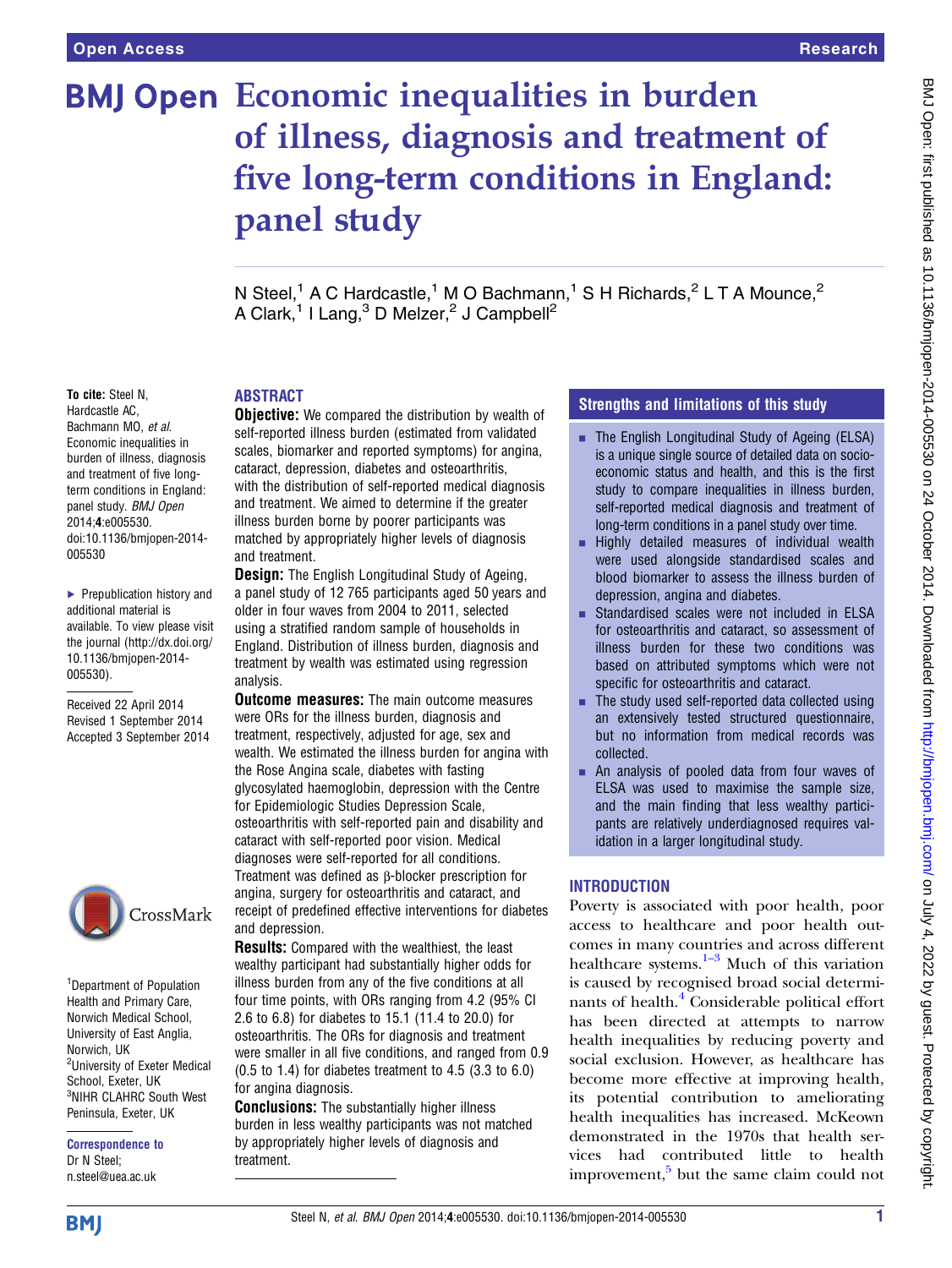be made today. The past 30 years have seen the introduction of a wide range of effective interventions, particularly for the prevention and management of chronic disease.<sup>[6](#page-6-0)</sup> Yet although these new interventions improve health, they are not necessarily applied equally across the population. Health inequalities will widen if effective services are offered, or taken up, with greater frequency by wealthier than less wealthy people. The reverse is also true, however, and there is an opportunity for healthcare to reduce social inequalities if it reaches those most in need.<sup>[7](#page-6-0)</sup>

Little is known about pathways into poor health. The National Health Service provides medical care free at point-of-need to all UK residents, but there is scope for inequalities to occur in the pathway from identification of early symptoms through diagnosis and on to effective treatment. Individuals in more deprived social groups may be more reluctant to present to doctors with their symptoms and so may not receive a diagnosis. $8\frac{9}{9}$ Diagnosis is a key step that has meaning for both patient and physician in all health systems, and 'diagnostic confusion' may act as a barrier to healthcare for vulnerable populations.[8 10 11](#page-6-0) Previous studies have found socioeconomic variation in either diagnosis or treatment rates, but have not been able to compare inequalities in illness burden, rates of diagnosis and treatment modal-ities in the same population.<sup>[12](#page-6-0)–14</sup>

The English Longitudinal Study of Ageing (ELSA) provides new data that can be used to identify barriers to equitable receipt of healthcare, and constitutes a unique source of information on illness burden, selfreported medical diagnosis and treatment. Other data sources cover symptoms or diagnosis or treatment, but no other single source covers all three. ELSA collects data on symptoms and validated markers of common health conditions, as well as diagnosis and treatment. It also contains detailed sociodemographic information, including direct measures of personal wealth, on a sample selected to be representative of the population of England aged 50 years and older. These data can be used to compare socioeconomic inequalities for several conditions, providing insight into a healthcare system with no direct financial barriers to treatment (the National Health Service in England). We aimed to assess socioeconomic inequalities in the burden of illness (estimated by validated scales, biomarker and reported symptoms) of angina, cataract, depression, diabetes and osteoarthritis, and compare them with inequalities in self-reported medical diagnosis and treatment, in order to determine whether key components of healthcare were received equitably.

#### **METHODS**

We obtained data from the ELSA cohort, an interview survey of a sample of the population aged 50 years or older in England. The sample was selected from households that had previously responded to the Health

Survey for England, and drawn from selected postcode sectors stratified by health authority and deprivation to be representative of adults aged 50 or more living in private households in England.<sup>[15](#page-6-0)</sup> Participants are interviewed in their homes or care homes every 2 years about a wide range of health, economic and social topics. We used data collected from core participants who had been interviewed in any of four waves of ELSA from wave 2 in 2004–2005 until wave 5 in 2010–2011. Wave 2 was the first wave to include questions on receipt of quality-indicated healthcare, and information was not collected on every variable in every wave. We studied five common and important long-term conditions: angina, diabetes, depression, osteoarthritis and cataract. Effective treatment is freely available for all five conditions from the National Health Service.

#### Variables

We collected data on illness burden, self-reported medical diagnosis and treatment of angina, cataract, depression, diabetes and osteoarthritis. The illness burden for angina was defined as grade 2 on the Rose Angina scale (pain or discomfort in chest when walking at an ordinary pace on the level on most occasions or more often, which makes participant stop or slow down if occurs while walking, and which then goes away within 10 min, and which includes either sternum (any level), or left arm and left anterior chest). Illness burden for diabetes was defined as a fasting glycosylated haemoglobin level of  $>7.5\%$ .<sup>[16](#page-6-0)</sup> Illness burden for depression was defined as a score of 3 or more on the eight-item Centre for Epidemiologic Studies Depression Scale (CES-D). The application of these standardised scales in ELSA has been described previously.<sup>1</sup> Illness burden for osteoarthritis was defined as self-reported pain in the hip or knee of 5 or more on a scale of  $0-10$ .<sup>17</sup> Illness burden for cataract was defined broadly as reporting poor vision or blindness. Cataract is responsible for about a quarter of poor vision in the UK, so this measure is the least specific and includes those with other causes of poor vision, such as age-related macular degeneration, which is responsible for about a third of poor vision.<sup>[18 19](#page-6-0)</sup>

A medical diagnosis was considered to exist if a participant answered 'yes' when asked whether a doctor had ever told them they had the condition of interest. For arthritis, a follow-up question asked whether they had been told they had osteoarthritis, rheumatoid or other arthritis.

Treatment for depression and diabetes was defined by reported achievement of quality of care indicators, derived through a robust process of literature reviews, expert panel assessment and piloting. $20\frac{20}{21}$  For depression, the quality indicator was about receipt of treatment since the previous wave: "if a person is diagnosed with clinical depression, then antidepressive treatment, talking treatment or electroconvulsive treatment should be offered within 2 weeks after diagnosis unless within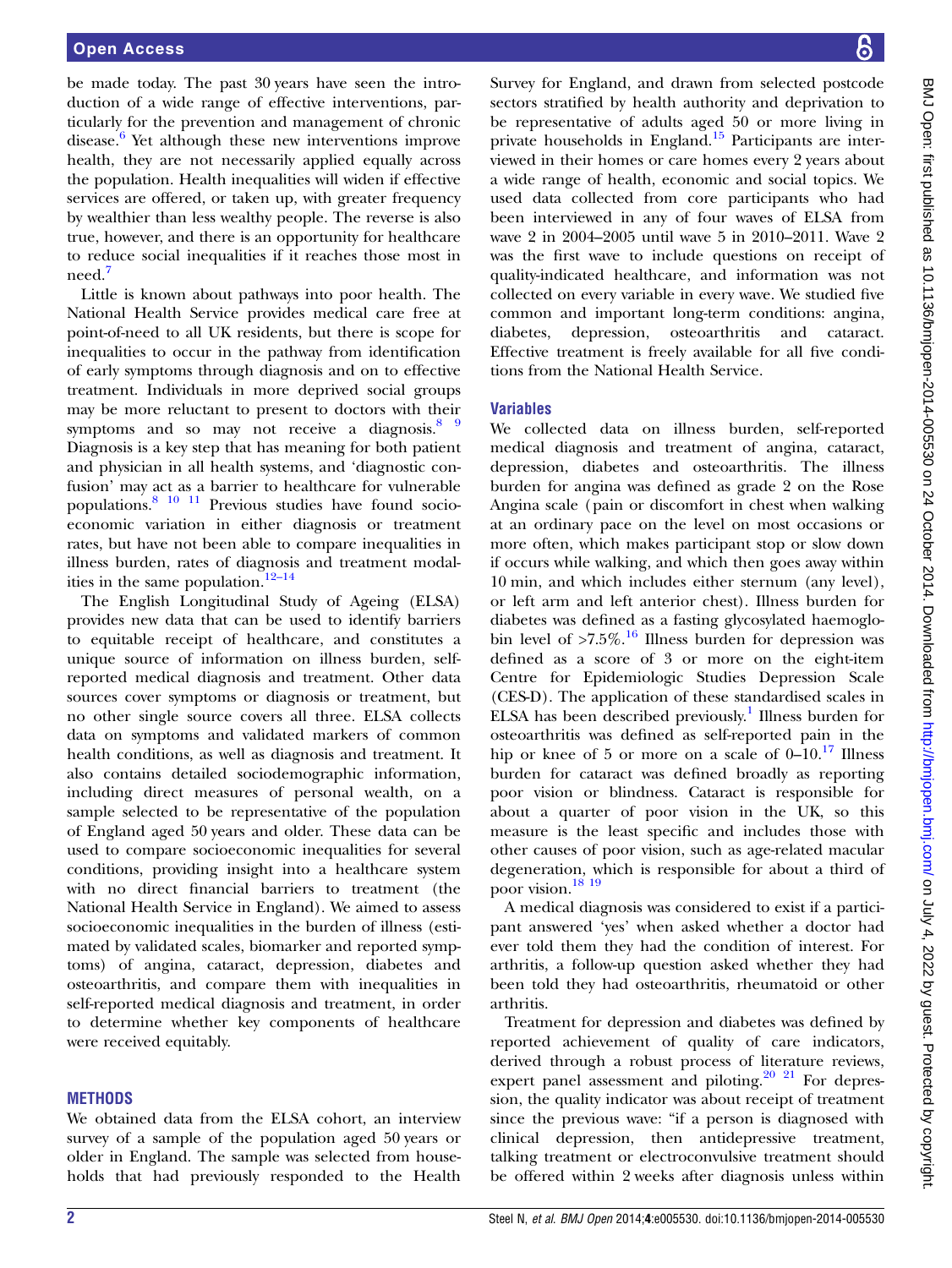that period the patient has improved, or unless the patient has substance abuse or dependence, in which case treatment may wait until 8 weeks after the patient is in a drug-or alcohol-free state." For diabetes, treatment was measurement of HbA1c or fructosamine levels in the preceding 12 months. Treatment for angina was defined as ever being offered or currently taking β-blockers (ELSA variables hebeta or hebetb). Treatment for osteoarthritis and cataract was defined as reporting ever having had surgery for the condition. For osteoarthritis, this excluded those with hips or knees replaced due to fracture. Data on hip and knee replacements were only available for respondents aged 60 and over, and so respondents aged less than 60 years (n=3186) were excluded from the analysis of osteoarthritis.

Wealth was defined as the sum of financial, physical and housing wealth plus state and private pension income. Age was categorised into three groups: 50–59, 60–74 and 75 years and older.

#### Analysis

We used two approaches to analysis, a main analysis using serial cross-sectional data and then a subsidiary analysis using longitudinal data. Multivariable logistic regression analysis was used, with the outcome variables defined as one of illness burden, self-reported medical diagnosis or treatment for each of the five conditions in each cross-sectional wave (STATA statistical software V.12.1). This regression analysis was repeated for each of the four waves of ELSA from 2004 to 2011 separately and then 'overall' for all four waves combined. For the 'overall' analysis, the data were reshaped into 'long' format in Stata statistical software, with each participant having a separate record for each wave. Intraperson correlation of outcomes was accounted for using robust adjustment with Stata, with each participant's unique identifier included in the regression equation as a cluster variable. Missing data were excluded from the analyses.

The independent variables were age group, sex and slope order of inequality. We used the slope order of inequality as an independent variable to estimate the relationship between the outcome measures and the categorised measure of wealth.<sup>[22 23](#page-6-0)</sup> The slope order of inequality consisted of wealth quintiles with values of 0.1, 0.3, 0.5, 0.7 and 0.9, that is, the midpoints of each quintile on a scale of zero (least wealthy) to one (most wealthy). The slope order of inequality was modelled as a continuous variable, so that the slope or coefficient of a logit linear regression line across all five quintiles represents the difference in outcome between the hypothetically wealthiest and least wealthy participant. Exponentiating this slope coefficient results in an OR, which is the ratio of the odds of the outcome in the wealthiest compared with the least wealthy participant. This OR is also known as a relative index of inequality.<sup>[22](#page-6-0)</sup> Advantages of this method of quantifying inequality are that it includes all participants, instead of just comparing

the highest and lowest quintiles, it accounts for the number of participants in each category and it provides a single overall measure of inequality.

We included all participants in the main crosssectional analysis in order to compare the distribution of illness burden in the whole population with the distributions of diagnoses and treatments in the whole population. This meant that diagnosis was assessed even in those who did not meet the criteria for 'illness burden', and treatment was assessed even in those with no diagnosis. For the subsidiary analysis using longitudinal data, we estimated the OR of receiving a diagnosis by a subsequent wave only for those who had met the criteria for 'illness burden' in a previous wave, and then the likelihood of receiving treatment only for those who had received a diagnosis in a previous wave. This was a subsidiary analysis as the number of participants that could be followed over time in this manner was small, particularly for treatment in angina and depression.

#### RESULTS

The whole sample (n=12 765) was composed of participants aged 50 years or more who had responded to at least one wave of ELSA from 2004–2005 until 2010–2011. The response rate in 2004–2005 was 82%.[24 25](#page-6-0) In wave 5 (2010–2011), self-reported medical diagnosis for all five conditions increased as wealth decreased, for example, in depression from 4% in the wealthiest quintile to  $11\%$  in the poorest ([table 1\)](#page-3-0). There was little variation between the waves for each of the five conditions ([table 2\)](#page-3-0).

The hypothetically least wealthy participant had substantially higher odds than the hypothetically most wealthy of meeting the criteria for 'illness burden' from any of the five conditions at all four time points (overall OR ranged from 4.2 to 15.1; [table 3\)](#page-4-0). The least wealthy participant also had higher odds of diagnosis (ORs 1.1–4.5) and either no different or relatively small odds of treatment (ORs 0.9–2.6; [table 3](#page-4-0) and fi[gure 1](#page-4-0)).

For angina, the overall OR for meeting the criteria for 'illness burden' was 7.6, indicating that the hypothetically least wealthy individual was seven times more likely to have angina symptoms (defined by the Rose Angina scale) than the wealthiest. The OR for self-reported medical diagnosis was 4.5, suggesting that some less wealthy people with angina symptoms had not received a diagnosis of angina, as the expected OR for equitably distributed diagnosis would have been 7.6. The OR for treatment was 3.2, and again the expected ORs for equitably distributed treatment would have been 7.6. For depression, the overall OR for illness burden was 6.4, for medical diagnosis was 3.3 and for treatment was 2.6, again suggesting that some poorer people with symptoms of depression were less likely to have received a diagnosis or indicated healthcare, as the expected ORs for equitably distributed treatment would have been 6.4.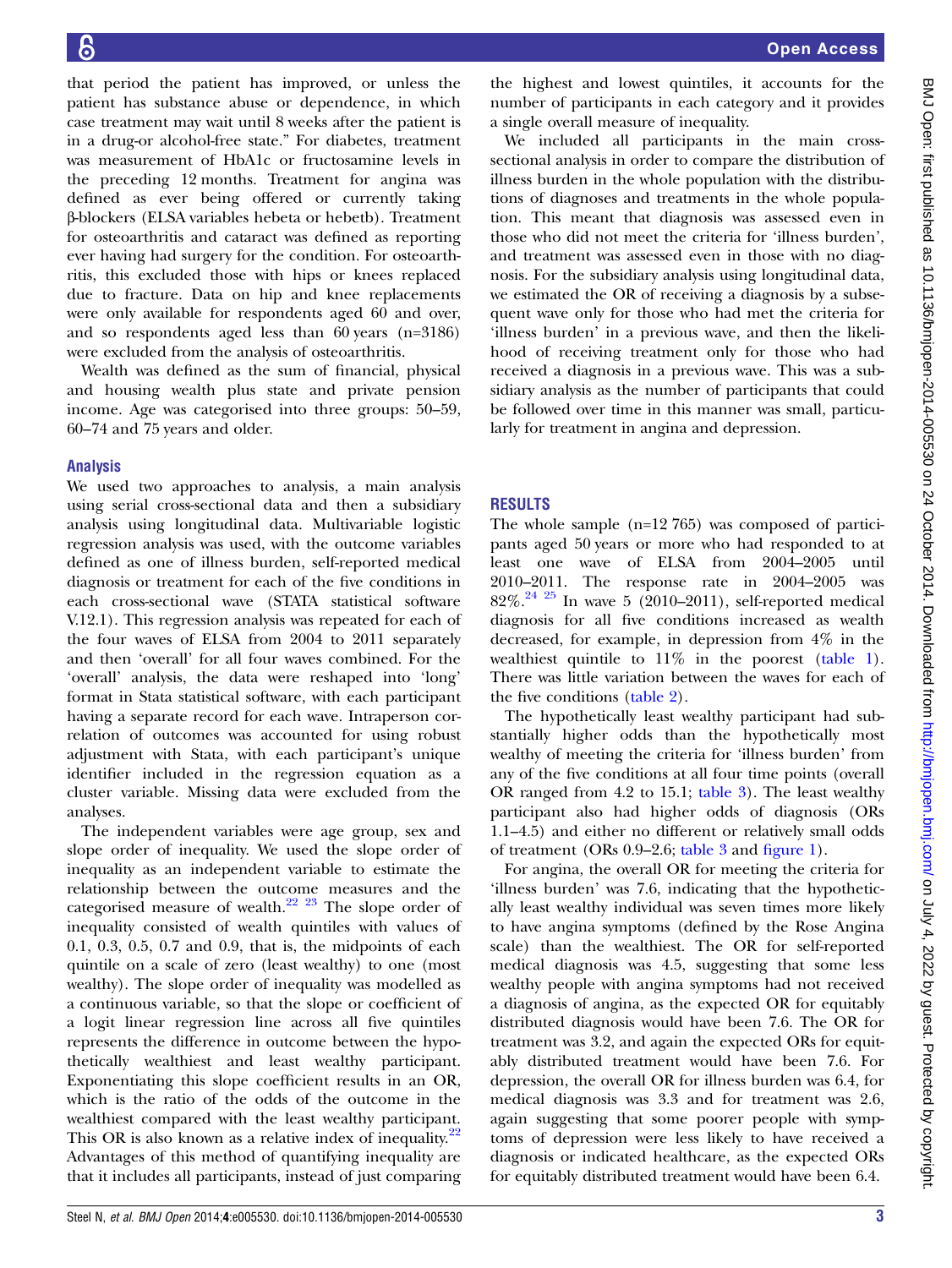<span id="page-3-0"></span>

| ၆<br><b>Open Access</b> |                                                                                                                                                                                                    |           |             |               |             |                   |  |
|-------------------------|----------------------------------------------------------------------------------------------------------------------------------------------------------------------------------------------------|-----------|-------------|---------------|-------------|-------------------|--|
|                         |                                                                                                                                                                                                    |           |             |               |             |                   |  |
| Table 1                 | Characteristics of the English Longitudinal Study of Ageing participants at wave 5 (2010–2011) and self-reported<br>medical diagnosis of angina, cataract, depression, diabetes and osteoarthritis |           |             |               |             |                   |  |
|                         | Whole sample, N                                                                                                                                                                                    | Angina, % | Cataract, % | Depression, % | Diabetes, % | Osteoarthritis, % |  |
| <b>Sex</b>              |                                                                                                                                                                                                    |           |             |               |             |                   |  |
| Male                    | 3886                                                                                                                                                                                               | 8.2       | 13.4        | 5.4           | 13.3        | 19.8              |  |
| Female                  | 4843                                                                                                                                                                                               | 6.3       | 20.4        | 7.8           | 9.4         | 32.9              |  |
| Age (years)             |                                                                                                                                                                                                    |           |             |               |             |                   |  |
| $50 - 59$               | 1906                                                                                                                                                                                               | 2.2       | 3.7         | 10.1          | 7.2         | 17.1              |  |
| $60 - 74$               | 4766                                                                                                                                                                                               | 5.8       | 14.5        | 7.0           | 11.0        | 28.1              |  |
| $75+$                   | 2057                                                                                                                                                                                               | 15.0      | 36.6        | 2.9           | 15.0        | 34.1              |  |
| Wealth quintile*        |                                                                                                                                                                                                    |           |             |               |             |                   |  |
|                         | 1716                                                                                                                                                                                               | 3.4       | 13.8        | 4.1           | 6.0         | 21.5              |  |
| $\overline{2}$          | 1714                                                                                                                                                                                               | 4.9       | 15.5        | 5.9           | 8.0         | 24.2              |  |
| 3                       | 1723                                                                                                                                                                                               | 6.6       | 20.1        | 5.7           | 11.3        | 25.7              |  |
| 4                       | 1716                                                                                                                                                                                               | 8.2       | 18.6        | 6.7           | 13.6        | 31.6              |  |
| 5                       | 1715                                                                                                                                                                                               | 12.9      | 19.2        | 11.5          | 16.7        | 33.1              |  |

Missing 145 5.5 9.7 4.8 9.7 20.0 Total 8729 7.2 17.3 6.7 11.1 27.1

For diabetes, the overall OR for illness burden was 4.2 and 4.0 for diagnosis, suggesting that for diabetes, diagnosis was distributed equitably. However, the OR for treatment was 0.9 and not statistically significantly different from 1, again suggesting that some less wealthy people with medically diagnosed diabetes had not received treatment, as the expected OR for equitably distributed treatment would have been 4.2.

\*1=Wealthiest quintile, 5=least wealthy quintile.

The subsidiary analysis calculated the OR of receiving a diagnosis by a subsequent wave only for those who had met the criteria for 'illness burden' for the relevant long-term condition in a previous wave, and then the likelihood of receiving treatment only for those who had received a medical diagnosis in a previous wave. The substantial inequalities in the illness burden of conditions by wealth are identical to [table 3](#page-4-0), as expected, and subsequently the numbers of eligible participants dwindle rapidly due to the nested nature of the analysis, with some wide CI and 9 out of 10 results not statistically significant (see online supplemental file 1).

#### **DISCUSSION**

We found that while there were strong inverse associations between wealth and the burden of illness (based on validated scales, symptoms and biomarker) of a longterm condition, there were smaller or absent inequalities in receipt of self-reported medical diagnosis or treatment for the conditions considered. This suggests that the substantially higher illness burden in less wealthy

Table 2 Prevalence of illness burden, self-reported medical diagnosis and treatment for angina, cataract, depression, diabetes and osteoarthritis in four waves of the English Longitudinal Study of Ageing

|                    | Angina    | <b>Cataract</b> | <b>Depression</b> | <b>Diabetes</b> | <b>Osteoarthritis</b> |
|--------------------|-----------|-----------------|-------------------|-----------------|-----------------------|
|                    | N(% )     | N(%)            | N(% )             | N(%)            | N(%)                  |
| Illness burden     |           |                 |                   |                 |                       |
| Wave 2 (2004-2005) | 397(4.6)  | 308(3.5)        | 2037 (23.4)       | 160(1.8)        | 1106 (12.7)           |
| Wave 3 (2006-2007) | 300(3.6)  | 317(3.8)        | 1929 (23.3)       | <b>NA</b>       | 917(11.1)             |
| Wave 4 (2008-2009) | 300(3.1)  | 331(3.5)        | 2049 (21.4)       | 220(2.3)        | 1088(11.4)            |
| Wave 5 (2010-2011) | 254(2.9)  | 320(3.7)        | 1956 (22.4)       | <b>NA</b>       | 1046 (12.0)           |
| Medical diagnosis  |           |                 |                   |                 |                       |
| Wave 2 (2004-2005) | 668 (7.6) | 1050(12.1)      | 402(4.6)          | 715(8.2)        | 1861 (21.4)           |
| Wave 3 (2006-2007) | 591(7.1)  | 1294 (15.7)     | 490 (5.9)         | 935(11.3)       | 1952 (23.6)           |
| Wave 4 (2008-2009) | 645(6.7)  | 1421 (14.8)     | 601(6.3)          | 1215(12.7)      | 2262 (23.6)           |
| Wave 5 (2010-2011) | 655 (7.5) | 1566 (17.9)     | 602(6.9)          | 1413 (16.2)     | 2416 (27.7)           |
| Treatment          |           |                 |                   |                 |                       |
| Wave 2 (2004-2005) | 85(1.0)   | 535(6.2)        | 98(1.1)           | 552(6.4)        | 202(2.3)              |
| Wave 3 (2006-2007) | <b>NA</b> | 379 (4.9)       | NA.               | 618(7.5)        | 141(1.7)              |
| Wave 4 (2008-2009) | <b>NA</b> | 444 (4.6)       | 155(1.6)          | 671 (7.0)       | 226(2.4)              |
| Wave 5 (2010-2011) | 88 (1.0)  | 646 (7.4)       | NA.               | 748 (8.6)       | 208(2.4)              |

Total number of participants in each wave: wave 2: 8688; wave 3: 8268; wave 4: 9578; wave 5: 8729. NA=data not available for that condition in that wave.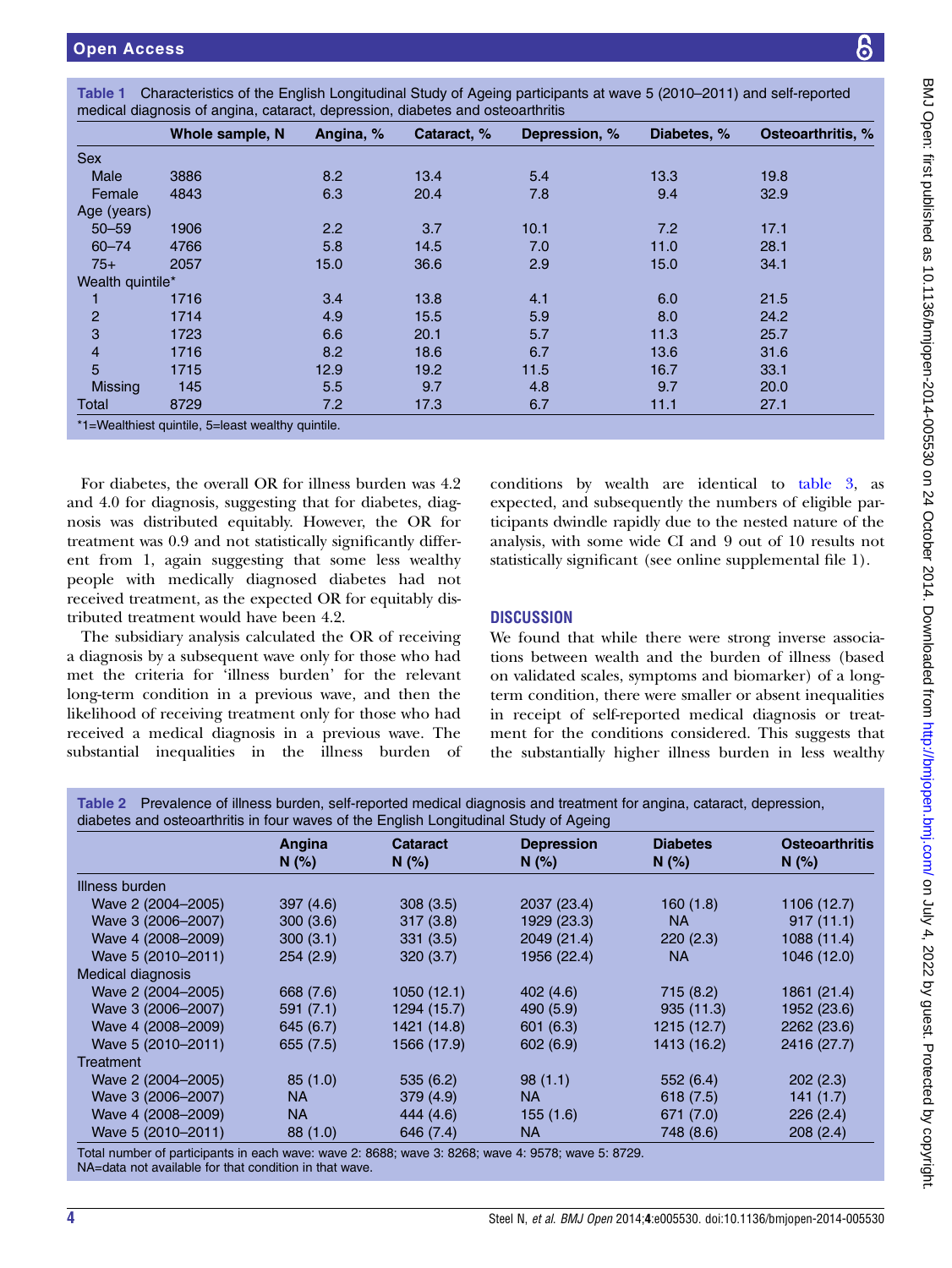|                                                                                                                            | Angina                             | <b>Cataract</b>              | <b>Depression</b>                  | <b>Diabetes</b>             | <b>Osteoarthritis</b>          |
|----------------------------------------------------------------------------------------------------------------------------|------------------------------------|------------------------------|------------------------------------|-----------------------------|--------------------------------|
| ORs (95% CI)                                                                                                               |                                    |                              |                                    |                             |                                |
| Wave 2* (2004-2005)                                                                                                        |                                    |                              |                                    |                             |                                |
| Illness burden                                                                                                             | 5.6 $(3.8 \text{ to } 8.3)$        | 7.2 $(4.5 \text{ to } 11.5)$ | 5.1 $(4.3 \text{ to } 6.2)$        | 4.4 $(2.5 \text{ to } 8.0)$ | 11.0 $(8.1 \text{ to } 14.9)$  |
| Medical diagnosis                                                                                                          | <b>2.9</b> (2.2 to 3.9)            | 1.3 $(1.0 \text{ to } 1.6)$  | 4.8 $(3.3 \text{ to } 7.0)$        | 3.1 $(2.3 \text{ to } 4.2)$ | 1.6 $(1.3 \text{ to } 2.0)$    |
| Treatment                                                                                                                  | <b>2.6</b> $(1.2 \text{ to } 5.7)$ | 1.5 $(1.0 \text{ to } 2.2)$  | $0.6$ (0.1 to 2.9)                 | $0.7$ (0.3 to 1.5)          | 1.1 $(0.7 \text{ to } 1.9)$    |
| Wave 3* (2006-2007)                                                                                                        |                                    |                              |                                    |                             |                                |
| Illness burden                                                                                                             | 8.7 $(5.5 \text{ to } 13.8)$       | <b>8.2</b> (5.1 to 13.1)     | 6.9 $(5.7 \text{ to } 8.5)$        |                             | 12.7 $(9.1 \text{ to } 17.8)$  |
| Medical diagnosis                                                                                                          | 4.9 $(3.6 \text{ to } 6.8)$        | 1.2 $(1.0 \text{ to } 1.5)$  | $0.7$ (0.4 to 1.4)                 | <b>3.4</b> (2.6 to 4.4)     | $0.6(0.4 \text{ to } 0.8)$     |
| Treatment                                                                                                                  |                                    | 1.3 $(0.8 \text{ to } 1.9)$  |                                    | 1.2 $(0.6 \text{ to } 2.4)$ | 1.0 $(0.6 \text{ to } 1.9)$    |
| Wave 4* (2008-2009)                                                                                                        |                                    |                              |                                    |                             |                                |
| Illness burden                                                                                                             | 6.7 (4.2 to $10.5$ )               | 5.5 $(3.6 \text{ to } 8.6)$  | 5.9 $(4.9 \text{ to } 7.1)$        | 3.9 $(2.4 \text{ to } 6.4)$ | 14.0 (10.3 to 19.1)            |
| Medical diagnosis                                                                                                          | 4.3 $(3.2 \text{ to } 5.9)$        | 1.1 $(0.9 \text{ to } 1.4)$  | $0.7$ (0.4 to 1.2)                 | 3.9 $(3.1 \text{ to } 5.1)$ | $0.6$ (0.4 to 0.8)             |
| Treatment                                                                                                                  |                                    | 1.1 $(0.7 \text{ to } 1.6)$  | <b>2.4</b> (1.0 to 5.9)            | $0.2$ (0.1 to 0.6)          | 1.0 $(0.6 \text{ to } 1.6)$    |
| Wave 5* (2010-2011)                                                                                                        |                                    |                              |                                    |                             |                                |
| Illness burden                                                                                                             | 8.4 (5.1 to 13.7)                  | 6.2 $(3.9 \text{ to } 9.9)$  | 5.9 $(4.8 \text{ to } 7.1)$        |                             | 16.0 $(11.7 \text{ to } 21.8)$ |
| Medical diagnosis                                                                                                          | 5.3 $(3.9 \text{ to } 7.3)$        | 1.3 $(1.0 \text{ to } 1.5)$  | 1.7 $(1.0 \text{ to } 2.8)$        | 4.3 $(3.4 \text{ to } 5.4)$ | $0.6$ (0.4 to 0.8)             |
| Treatment                                                                                                                  | 3.3 $(1.5 \text{ to } 7.3)$        | 1.8 $(1.2 \text{ to } 2.6)$  |                                    | $0.8$ (0.4 to 1.6)          | 1.2 (0.7 to 2.0)               |
| Overall <sup>+</sup>                                                                                                       |                                    |                              |                                    |                             |                                |
| Illness burden                                                                                                             | 7.6 $(5.4 \text{ to } 10.8)$       | <b>8.0</b> (5.4 to 11.9)     | 6.4 $(5.5 \text{ to } 7.5)$        | 4.2 $(2.6 \text{ to } 6.8)$ | 15.1 $(11.4 \text{ to } 20.0)$ |
| Medical diagnosis                                                                                                          | 4.5 $(3.3 \text{ to } 6.0)$        | 1.3 $(1.1 \text{ to } 1.5)$  | 3.3 $(2.4 \text{ to } 4.5)$        | 4.0 $(3.1 \text{ to } 5.2)$ | 1.1 $(0.9 \text{ to } 1.3)$    |
| Treatment                                                                                                                  | 3.2 $(1.7 \text{ to } 6.0)$        | 1.3 $(1.0 \text{ to } 1.8)$  | <b>2.6</b> $(1.1 \text{ to } 6.1)$ | $0.9$ (0.5 to 1.4)          | 1.2 $(0.8 \text{ to } 1.6)$    |
| Statistically significant ORs (where the 95% CIs do not include 1 before rounding to one decimal place) are shown in bold. |                                    |                              |                                    |                             |                                |

<span id="page-4-0"></span>Table 3 Illness burden, self-reported medical diagnosis and treatment of angina, cataract, depression, diabetes and comparing the least wealthy with the most wealthy: logistic regression

\*ORs adjusted for age group and sex.

†ORs adjusted for age group, sex and unique participant identifier.

‡Analyses for osteoarthritis excluded those younger than 60 years, as data on osteoarthritis treatment were only collected in those aged 60 or over.

participants was not matched by appropriately higher levels of diagnosis and treatment, and that equitable receipt of a medical diagnosis may have an important role in reducing inequalities in health.

ELSA is a unique single source of detailed data on socioeconomic status and health, and this is the first study to compare inequalities in illness burden, selfreported medical diagnosis and treatment of long-term conditions in a panel study over time. ELSA used robust measures of individual socioeconomic position, and standardised scales and blood biomarker to assess health status. This exploratory study has some limitations and the results should be interpreted with caution and tested in subsequent research. While standardised measures were used to estimate the illness burden of depression, angina and diabetes, symptoms alone were used for osteoarthritis and cataract, and the attributed symptoms were not specific for osteoarthritis and cataract. However, this lack of specificity is unlikely to vary with wealth, and so is not likely to be an important source of

Figure 1 Illness burden (in blue), self-reported medical diagnosis (in green) and treatment (in red) of angina, cataract, depression, diabetes and osteoarthritis, comparing the least wealthy with the most wealthy: Overall ORs (adjusted for age and sex) and 95% confidence bars: logistic regression.

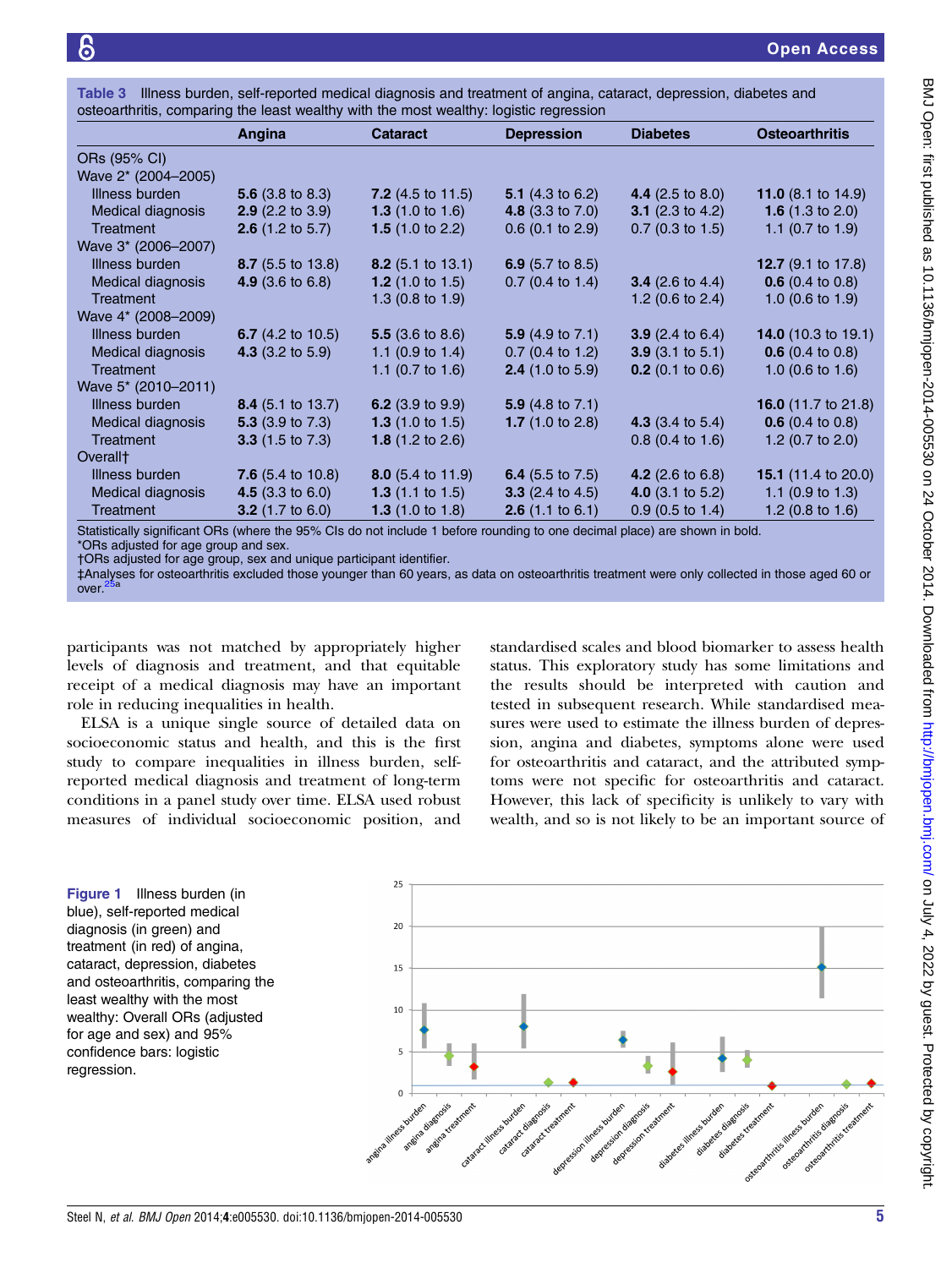bias. Self-reported data may be a source of bias if selfreport varies by factors other than objective health status, such as wealth or social experience. This is a recognised problem with some self-reported morbidity data, but is less of a problem with sensory assessment for pain, which is essentially self-perceived, and where self-report is the best means of assessment.<sup>[26](#page-6-0)</sup>

We have not adjusted for health-related factors that are also more prevalent in poorer populations, such as smoking, obesity and comorbidity, because none of these are a reason for not making a diagnosis. Comorbid conditions are commoner in those with lower socioeconomic status, but there is no evidence that comorbidities make a new diagnosis less likely. On the contrary, a higher number of comorbid conditions in older people may be associated with higher quality of care. $27$  We found different patterns in different conditions, which fits with other research showing that wealth acts differently in different conditions, and for example, has no association with referral for postmenopau-sal bleeding.<sup>[28](#page-6-0)</sup> Major national policy interventions such as the Quality and Outcomes Framework payment for performance scheme in primary care $29$  have been associated with improved healthcare for included conditions such as angina and diabetes, more than for excluded conditions such osteoarthritis and poor vision. $30-32$ 

The serial cross-sectional analysis of four waves of ELSA included all eligible participants in each wave in order to maximise the sample size. This approach meant that some participants with a diagnosed condition would no longer have had symptoms or raised biomarkers, if they were being successfully treated. Examples would be diabetic participants whose blood sugar levels were being successfully controlled by treatment, and participants with successfully treated depression. We therefore checked our main results with the secondary (longitudinal) analysis, which assessed subsequent diagnosis in those had met the criteria for 'illness burden', and subsequent treatment in those with a medical diagnosis, but the number of participants who could be followed through the waves in this way was too small to allow meaningful conclusions to be drawn from the results.

Our results fit with previous findings that a greater proportion of people in deprived groups had Rose Angina, but there was no difference in the proportions receiving a general practitioner diagnosis of coronary heart disease.<sup>[14](#page-6-0)</sup> Care-seeking behaviour and patient preferences may differ with wealth. Given the same information, patients may want fewer medical interventions than their doctors recommend $^{33}$   $^{34}$  and pessimism about availability of treatment may make older people reluctant to seek help. $35$  Older people may view living with symptoms (such as pain, or emotional problems) as a normal part of ageing. $36$  The response of the primary care physician may also vary with the wealth of the patient. For example, the physician might be more likely to consider symptoms of breathlessness as a medical problem requiring a diagnosis, whereas aches and pains, poor vision and low mood might be considered part of

the tapestry of life, or the natural ageing process. Comorbidity is more common in deprived populations, and may make diagnosis of all conditions harder for doctors within the constraints of a short consultation.<sup>[37](#page-6-0)</sup>

At a system level, the results may be partially explained by wealthier people living in areas where there are more healthcare resources. Wennberg introduced the concept of 'supply-sensitive care' to describe how the quantity of healthcare resources allocated to a particular population was a major determinant of the frequency of use of health services by that population, and gives an example in which "a doubling of the supply of internists or cardiologists results in roughly a halving of the interval between repeat visits."<sup>[38 39](#page-6-0)</sup> Where healthcare resources are relatively plentiful, patients with chronic diseases will consult more, use more diagnostic tests and be referred to hospital more. Further research could helpfully investigate whether those missing out on diagnosis are not accessing health services, or are seeing a doctor but not being diagnosed. The participants were selected to be nationally representative of the population of England, and so the findings are likely to be generalisable to England, but not to countries with different healthcare systems. If validated, our findings that inequalities in receipt of diagnoses are potential barriers to equitable healthcare for five common long-term conditions suggest that future policy interventions to reduce socioeconomic inequalities in healthcare should consider improving access to diagnosis as well as treatment.

Acknowledgements Dave Stott and Amander Wellings, representatives of Public and Patient Involvement in Research (PPIRes), brought a helpful lay perspective to this research.

Contributors NS contributed to the study design, oversaw data analysis and interpretation, and drafted the paper. NS is the guarantor. ACH undertook data preparation, analysis and interpretation, and contributed to drafting the paper. LTAM undertook data preparation and analysis. MOB and AC advised on statistical techniques. SHR, JC and IL advised on data analysis and interpretation. DM contributed to the study design and advised on data analysis and interpretation. All authors contributed to data interpretation and revised the paper critically.

Funding This article presents independent research commissioned by the UK National Institute for Health Research (NIHR) under the Health Services Research programme: HSR Project 10/2002/06—'The dynamics of quality: a national panel study of evidence-based standards'. IL's work was supported by the NIHR Collaboration for Applied Health Research and Care (CLAHRC) for the South West Peninsula.

Competing interests All authors had financial support from the National Institute for Health Research for the submitted work. DM had financial support from Age UK.

Ethics approval The English Longitudinal Study of Ageing received ethics approval from the National Research Ethics Service: 09/H0505/124 and the London Multi-Centre Research Ethics Committee.

Provenance and peer review Not commissioned; externally peer reviewed.

Data sharing statement The ELSA data set and technical documentation are available from the UK Data Service at: [http://discover.ukdataservice.ac.uk/](http://discover.ukdataservice.ac.uk/catalogue?sn=5050) [catalogue?sn=5050.](http://discover.ukdataservice.ac.uk/catalogue?sn=5050)

Open Access This is an Open Access article distributed in accordance with the Creative Commons Attribution Non Commercial (CC BY-NC 4.0) license, which permits others to distribute, remix, adapt, build upon this work non-